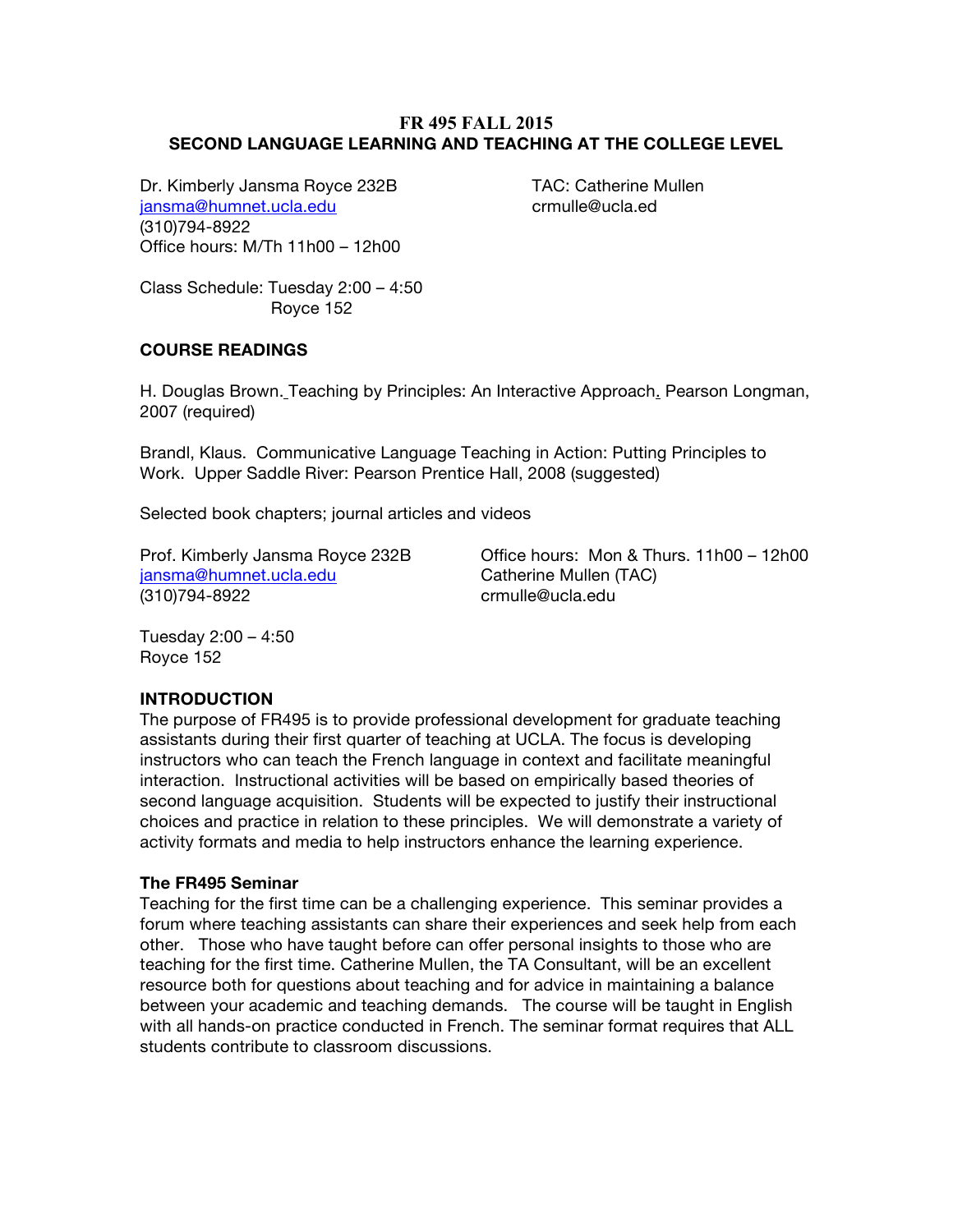**Attendance:** Regular attendance and participation are essential for the success of this course. If for any reason you need to miss a session, please notify Professor Jansma and Catherine Mullen in advance.

## **COURSE WORK**

• **Readings and discussion**: You are expected to come to class prepared to discuss the assigned readings in relation to your own experience as a language teacher or learner. Each week students will receive study questions related to the readings. Respond on the **discussion board.** Contributions and responses are due by midnight of the assigned date. Begin by introducing yourself in French or English, e.g. "*Bonjour, c'est Julie.* . ."

#### • **Hands-on activities**:

**Micro lessons**: Each student will present 3 microteaching lessons including (1) an oral communicative activity, and (2) a reading lesson. Discussion comments and feedback will follow. Activity handouts (if required) will be made available to the students. Provide the instructor with a copy of the lesson plan.

**Lesson plans**: Each student will submit two - three detailed lesson plans following the proscribed format.

**Classroom observations:** Each student will conduct three peer classroom observations and submit their observations using the format provided. One observation will be of a beginning language class other than French.

**Final Project**: Students will team teach and submit a detailed lesson plan for an original "task-based" activity that includes authentic new media.

**Pilot classes**: The pilot classes for FR I - III are a fundamental part of the Methods course. The pilot course instructors will stay a day ahead of the course schedule so that you can use this time to prepare your next day's lesson. You are encouraged to attend as many classes as fit your schedule.

#### **Minimum attendance**:

Weeks  $1 - 5$ : 3 days/wk Weeks  $6 - 8$  2 days/wk Weeks 7 – 10 attendance optional

Although FR 495 is graded on a Satisfactory/Unsatisfactory basis, to pass the course you must demonstrate mastery of the material (a grade B or better).

#### **Your grade will be calculated as follows**

| Participation (includes discussion forum) | 40% |
|-------------------------------------------|-----|
| Lesson plans & Observations               | 20% |
| Micro teaching (includes handouts)        | 20% |
| Task-based final project                  | 20% |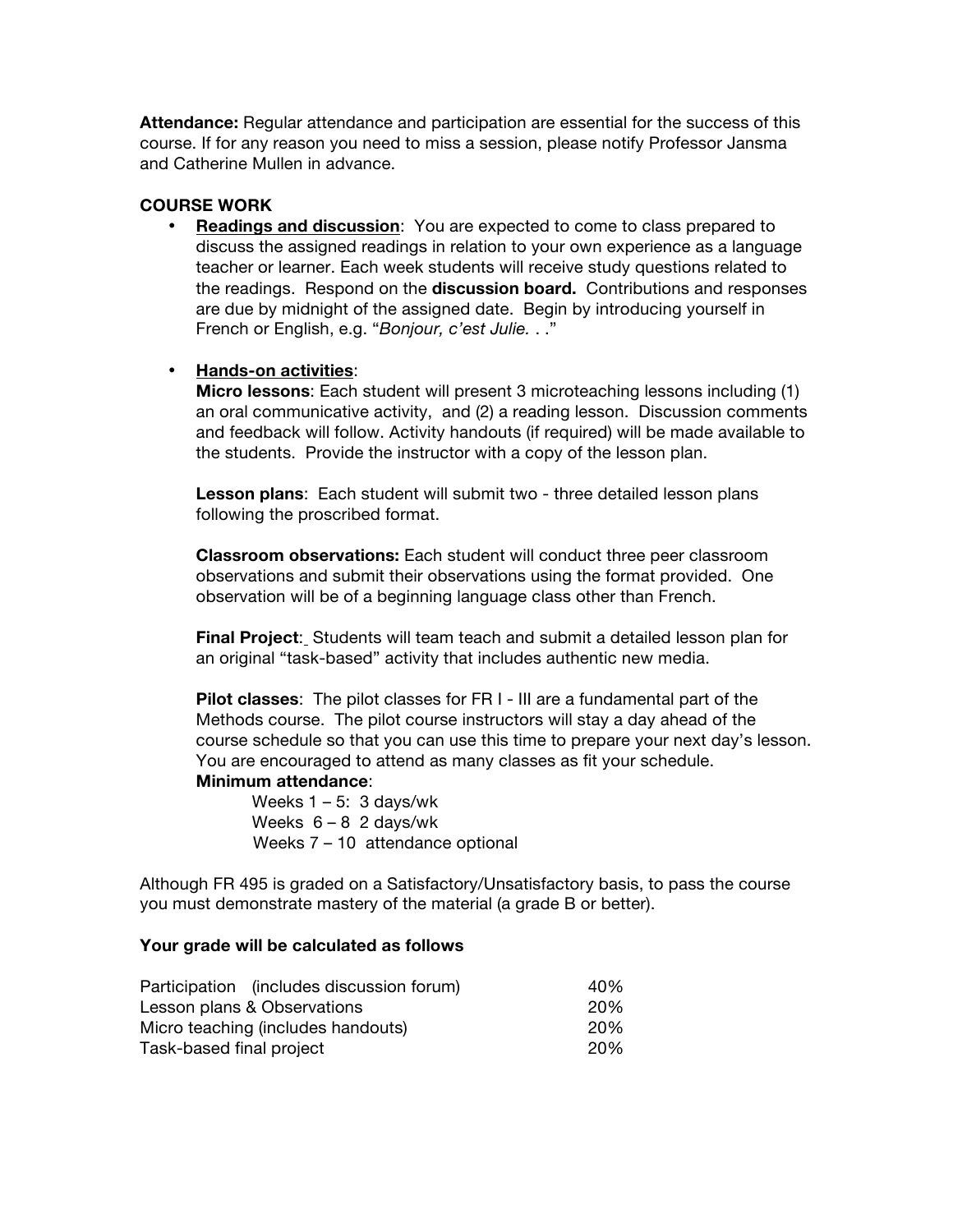# **FR 495 COURSE SYLLABUS FALL 2015**

**Orientation:** Read Brown Chapter 4: Teaching by Principles

**Preparation for first class:** Read Brown Chap.1 "Getting started." Prepare to discuss instructor choices (Analyzing the lesson pp. 8 – 10). Read Brown Chap. 3: "The Postmethod Era" Answer questions: 4, 7 -8 (p. 59 – 60). Discussion Board

## **Week 1 Monday, September 28: Getting Started – Methods and Approaches**

**Warm up discussion:** The first week of class – What happened? What went well/ less well? What micro decisions did you make? How would you describe your students? (Questionnaire & performance). What SLA principle did you apply? What is your primary question /comment for the group?

**Discussion: Brown Chap**. 1 "Getting Started"

**Lecture: Brief History of Methods**; the Post method era (hybrid classes and flipping the classroom)

**HW**: 1) **Read Brown Chap 3: Question 7**. Discussion Board: 1) Write your own definition one of the following Language Teaching Methodologies: a) task-based learning, b) learner-centered instruction, c) cooperative learning, d) whole language education, e) audiolinguialism f) grammar translation and g) content-based instruction. 2) What Teaching Methods have you experienced as a student? (If they were eclectic, explain) 2) Brown Chap 22 p. 435 "Current issues in vocabulary teaching"; and 3) "The effects of three types of attention drawing techniques on the acquisition of English collocations" Ehsan & Tahereh 2012 – **Bring to class 3 collocations** you've found from a French source on the Internet.

## **Week 2 Monday, October 5: Vocabulary and Pronunciation**

**Warm up discussion:** Language teaching methodologies; **Vocabulary teaching**: What vocabulary did you introduce this week and how? What strategies do you use to learn vocabulary? What words bring up different images in French & English? Why is understanding vocabulary in context difficult in French? How many words do people typically know?

**Lecture: Teaching vocabulary:** What words do we teach and how? Working with idiomatic expressions and colocations; specific attributes of the French lexicon. Working with cognates. Combining images, teacher talk and non-linguistic tasks/response. Learning strategies: association, acoustic/semantic/visual depth of processing. Using dictionary and concordance

## **Workshop: Writing a chapter exam**

**HW**: **Study** IPA (Dansereau); **Exercise:** Phonetic transcription.

**Listen**: Radio Lab - "Musical language: Behave so strangely" Discussion Board response.

**Microlesson:** Prepare a vocabulary micro lesson to teach in class w/ required visuals & handout.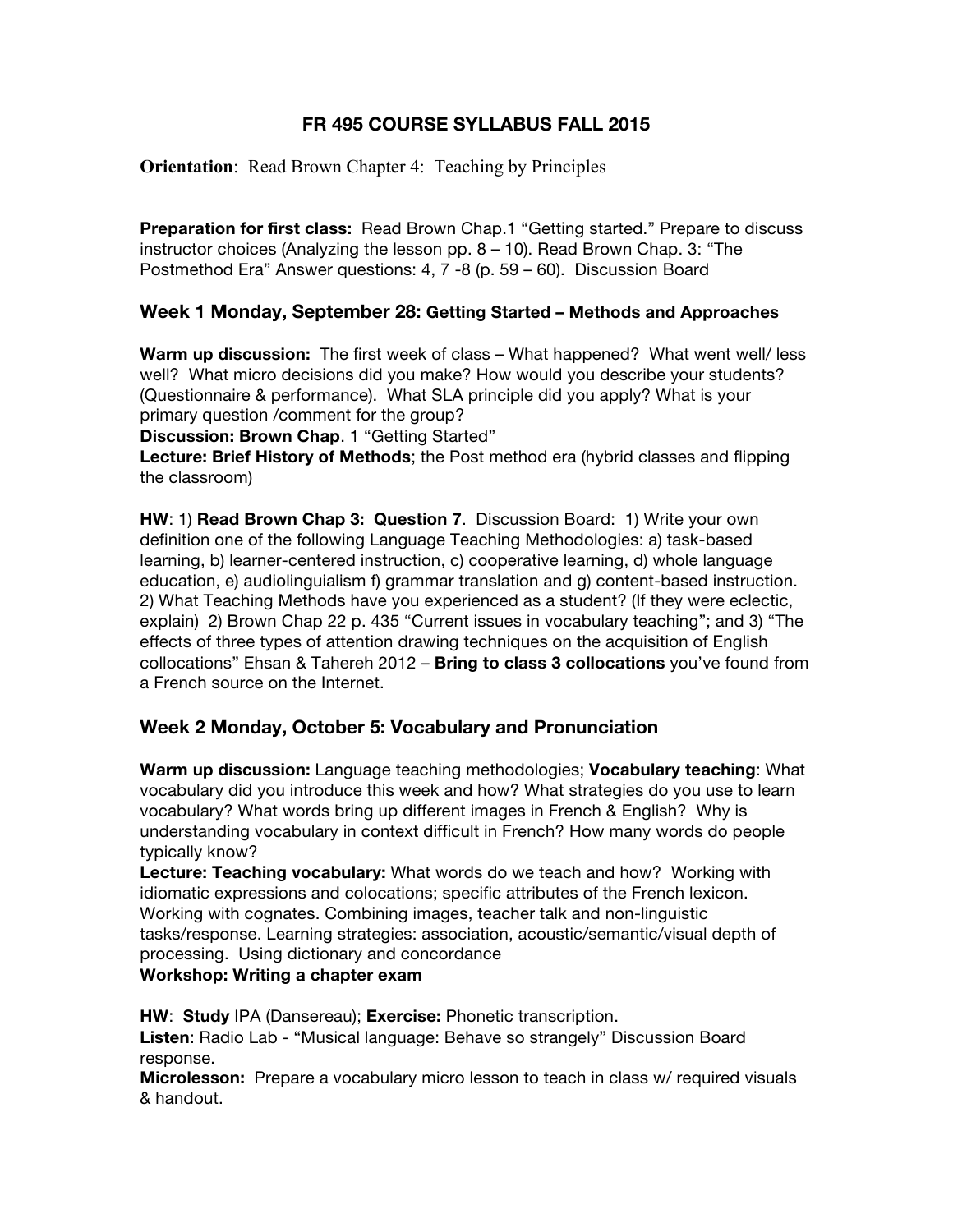**Read Brown Chap. 10 "Lesson planning" Submit a lesson plan** w/ class copies following the model provided for a teaching day in the syllabus **week 3**. **Read Brown Chap. 22** "Form-focused instruction." Pp. 419-434

## **Week 3 Monday October 12: Vocabulary, Pronunciation (suite) & Lesson Planning**

**Lecture & Workshop Vocabulary & pronunciation**: "The sounds of French with focus on the vowel system; Contrastive analysis (French/English phonological systems), prosody "Musical language: Behave so strangely", the phonetic alphabet (for instructors); strategies for teaching pronunciation. **Warm-up Discussion** "Musical language" & "Rite of Spring" **Microlessons: Vocabulary presentations Lecture & workshop: Pronunciation Peer review:** Lesson plans

**HW: Read Brown Chap. 22** "Form-focused instruction." Pp. 419-434; **Discussion Board** – Grammar: Answer questions.

# **Week 4 Monday, October 19: Grammar and Form-focused Instruction**

**Warm-up Discussion:** What structures have you taught so far? Did you use an inductive/deductive approach or a combination? What are the pluses/minuses of explicit grammar teaching this helpful. What specific aspect(s) of French grammar make it difficult / Easy to learn? What do you find most difficult about French / English grammar? What French grammar will require the most explicit form-focused attention? Which areas will students "pick up" from context?

### **Lecture: Form focused instruction and the teaching of French grammar Workshop: Form/meaning pairings**

**HW**: **Micro lesson** prepare a meaning focused grammar presentation followed by an "assimilation" activity. Select a structure that you haven't yet taught.

**Read: Brown chap. 20: "Teaching reading"** Study questions: 4C, 7 (I); 8G. & Brown **Chap 18: Teaching listening**

**Handouts** (Brandl pp. 354 – 355) **Task 3:** Effective Reading Strategies; Look over the list of reading strategies (Brandl p.354). & indicate the strategies that you believe are most effective (top 5); least effective (bottom 3); those that are more useful at a higher level (2) **Task 4:** Rhetorical organization: Bring your response to class.

**Discussion Board:** Discuss your choice or reading strategies. Talk about how you apply them in L1 or L2 reading.

## **Week 5 Monday, October 26: Receptive skills: Reading and Listening**

**Warm-up Discussion:** Class business & Reading strategies **Microlessons: Grammar presentations** w/ lesson plan and student handouts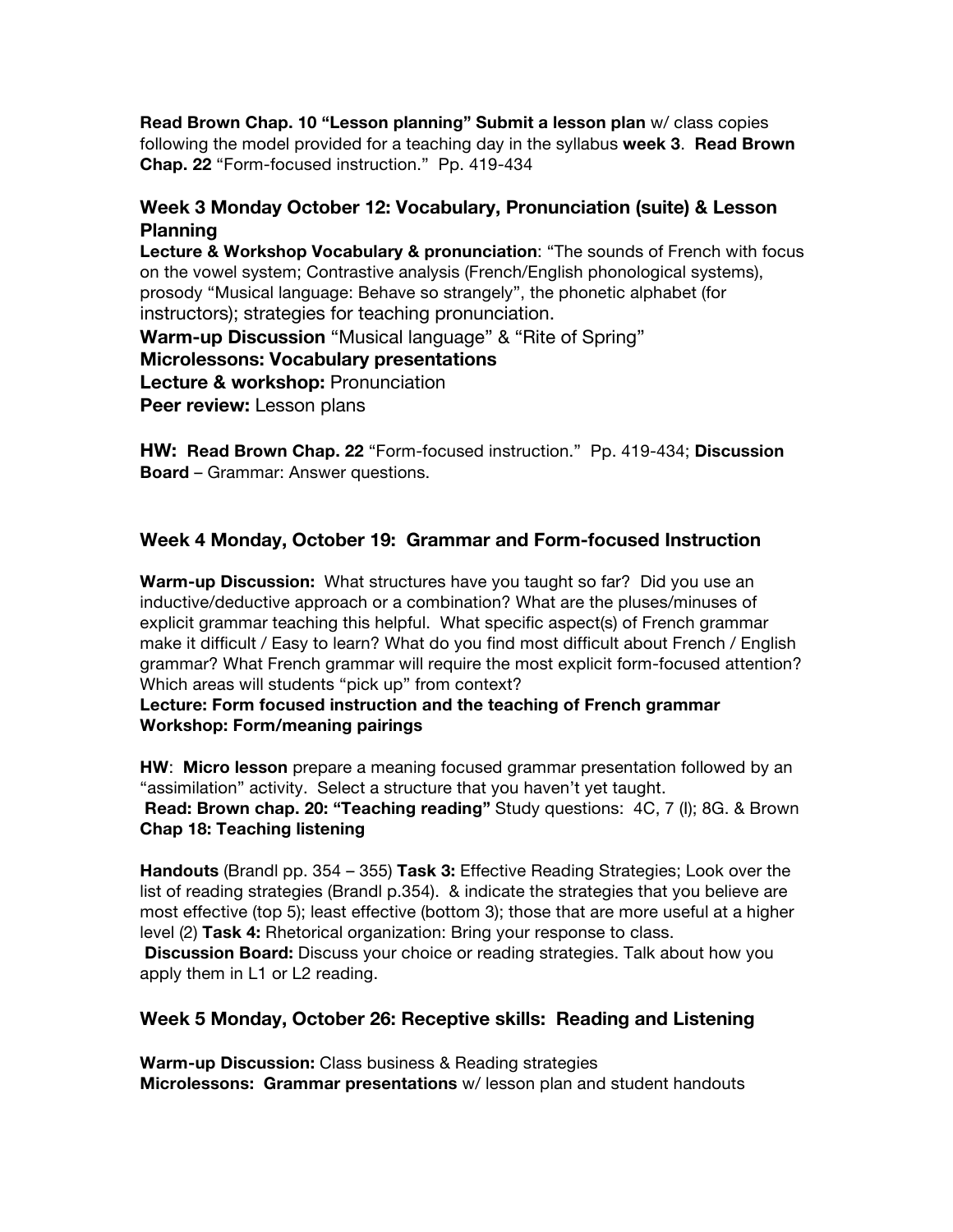**Lecture**: **The reading process**: Making authentic texts accessible; schema theory and reading; top down and bottom up processes; Pre-reading/reading/post-reading activities (Analyze the format of a "Lecture" in *Motifs*).

**Listening & Viewing:** What makes an effective listener? Workshop: **Workshop:** Listening

**HW**: 1) **Microlesson – Teaching a text**: Carefully select an authentic reading that has NOT been used for teaching purposes. .

a) Explain your text selection and how/where it would fit in a syllabus;

b) State the level for which it would be appropriate

c) Develop and write out pre-reading/reading and post reading activities (handout copies for class members.)

2) **Read**: Brown Chapter 21: **"**Teaching writing"

*Classroom observation 1:* **Observe** a colleague's French class in first year (you can skip a pilot class). Fill out the observation form (leaving instructor's name blank.)*Submit Classroom observation by Monday, October* 

# **Week 6: Monday, November 2 The Writing Process & Feedback**

**Warm-up Discussion: Observations:** What can you notice as an observer that you might not realize as the instructor? What aspect of the class was most important to you? How might you modify the observation form to make it most useful to you as an instructor?

**Microlesson**: Readings w/ lesson plan and class handouts

**Discussion:** The writing process writing process: What kind of writing instruction have you had? How much emphasis has been placed on writing in your own experience? How have your instructors provided feedback? What is most helpful: consultation/correction code/comments in margins/track changes. What do you do with this feedback – these corrections? Why or why not is writing important? Do you think you are graded primarily on form or content? How do you go about writing? How has the Internet/social media affected your writing or writing in general? **Lecture: Composing in a second language** 2) Evaluation of student compositions 3) Topic selection; 4) Establishing clear and useful guidelines - rubrics 5) Avoiding plagiarism 6) evaluation templates; creating and using correction codes **Workshop:** Grading essays

**HW:** Bring copy of ungraded student writing to class (best/middle/worst) Read: Brown chapter 7: Teaching across proficiency levels.

# **Week 7 Monday, November 9: Norming essays; ACTL Proficiency Guidelines**

**Warm up : a) Writing:** Peer correction of student essays (hands on). b) **Lecture:** ACTFL Oral Proficiency Guidelines and Interview (OPI)